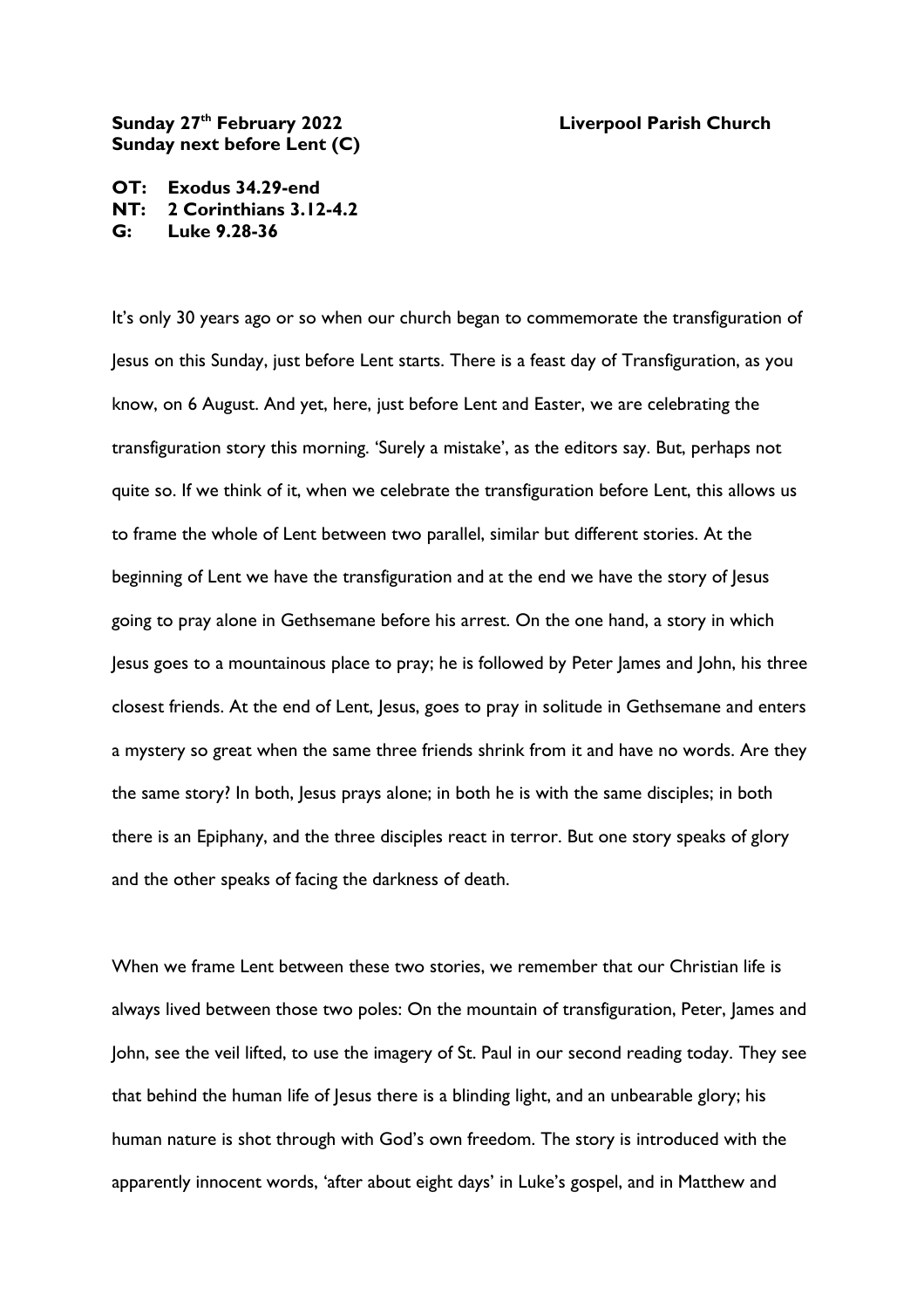Mark, it's 'after six days'. From early times, commentators have said that this is an allusion to the days of creation: the transfiguration is the climax of the creative work of God, either the entrance into the joy and repose of the seventh day or the beginning of the new creation, the eighth day, depending on what kind of symbolism you want to use. In Jesus, the world of ordinary prosaic time is not destroyed; it is broken up and reconnected, even when at the heart of darkness. And so, at the end of Lent, the three disciples see that that glory and liberty is made real in accepting death; they come to realise that the power of God is revealed not in crushing and controlling, but in sacrifice and love.

Maybe we begin to understand how we live between those two stories. We cannot understand the glorious light of God unless we see how God's power is always focused on that sacrifice of love, which sets us free and gives us life. We can't understand the darkness of death that Jesus faces at the end of Lent unless we see glory in the heart of darkness. St. John's gospel you might remember sees Jesus glorified at the cross. The blinding light of God's freedom, and the total weakness of God in the cross, seem to be bound together in one person, Jesus Christ. In the Eastern Orthodox Icon of the Transfiguration, Christ is placed against a background of darker colour, and the disciples are thrown down in shock on the ground. Darker colour and sheer energy of light are both depicted together. In the Holy Land today, the mountain of the Transfiguration is situation to the southeast of Nazareth and south of the Sea of Galilee and Capernaum, Jesus' hometown, on the way to the Jordan valley that takes you up to Jerusalem. It is between Jesus' ministry and his heading towards Jerusalem, towards the history of rejection of God's presence.

Similarly, Moses and Elijah receive the meaning and purpose of their lives in the light of Christ, even though they came before. And so, our lives, like those of Moses and Elijah, may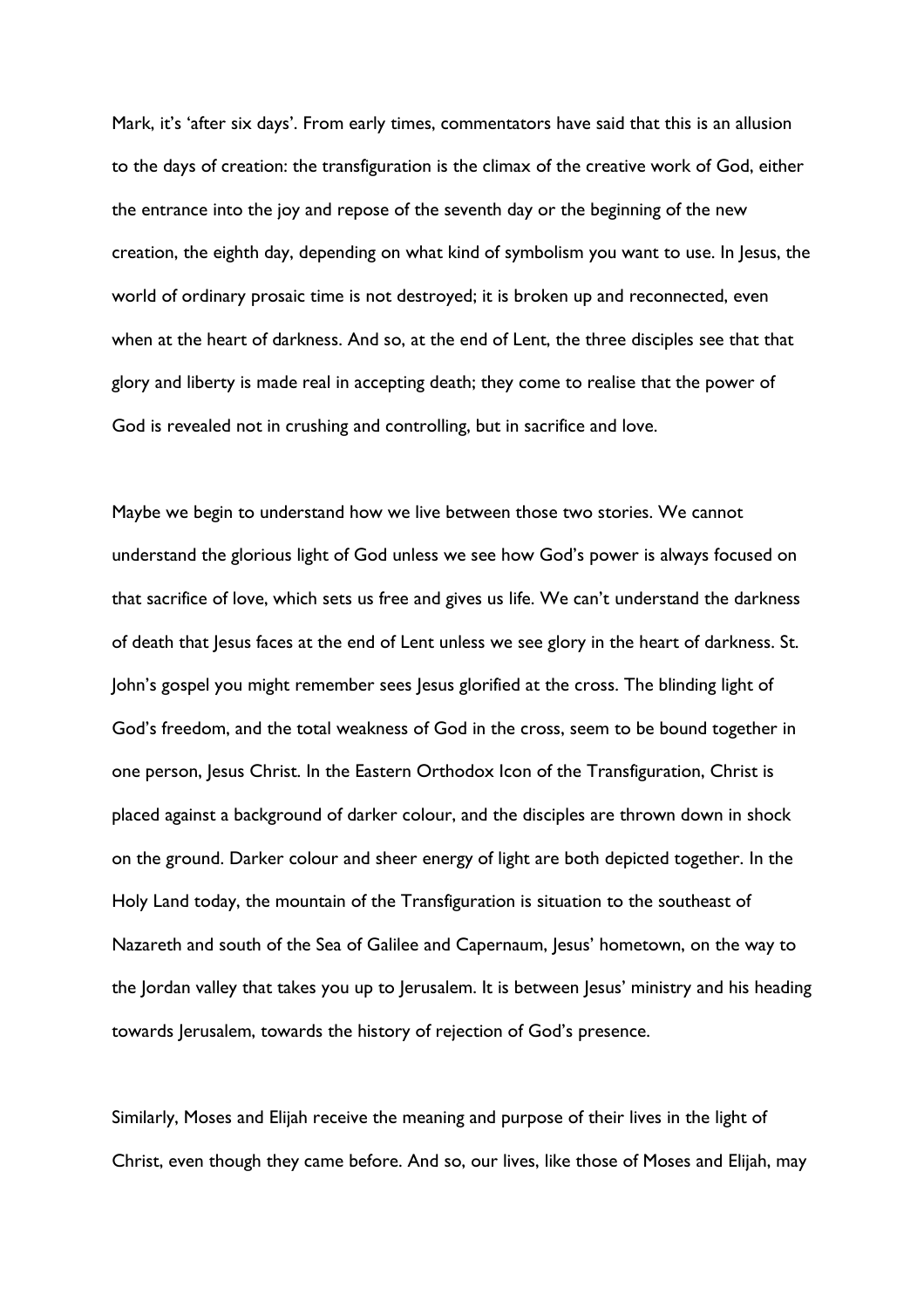have meanings we can't know of in this present moment. The real depth and significance of what we say or do now won't appear until more of the light of Christ has been seen. Christ's light alone will make the final patterns coherent – the chosen one to whom we are called to listen. For we too are situated between these two stories. And when we frame our life between these two stories, we begin to see what kind of vision we need to have as Christians. Things look miserably dark and threatening? The spectre of war is upon us? Uncertain job prospects? Failing love relationships? What do we normally do – we 'good Christians'? We normally panic. On the other hand, things might be going rather well; we might feel that we have reached the climax of success. Our continent felt it reached the climax of civilisation at the end of the nineteenth century. What do we – 'good Christians' – do? We normally gloat (after which of course we had 2 world wars and mass killings at the heart of this civilisation). But, if our lives are framed between these two stories, then neither panic nor gloating will be possible for us. Things might be difficult. The world is a terrible place with threats of violence. We might also find the church feels unbearably difficult too. But we don't panic. We look deep into the heart of darkness and let the light of Christ show us how the freedom of God is there even in failure, and in crisis to bring life. Or, things are going well, which of course is a little less usual; the church might feel wonderful, the world is peaceful. How do we react? We think how our power and our peace, and our security might be turned by our sacrificial giving into love.

These two stories do not simply or only tell us how glory and sacrifice are blended in Jesus. They also tell us how we should understand our world, and indeed the church, how in our own growth we blend glory and the call to sacrifice. We might be wearing black armbands when things go badly, or we might be drinking champagne when things are going well. But these are only one part of the overall vision. The mystery of Jesus is precisely that glory is